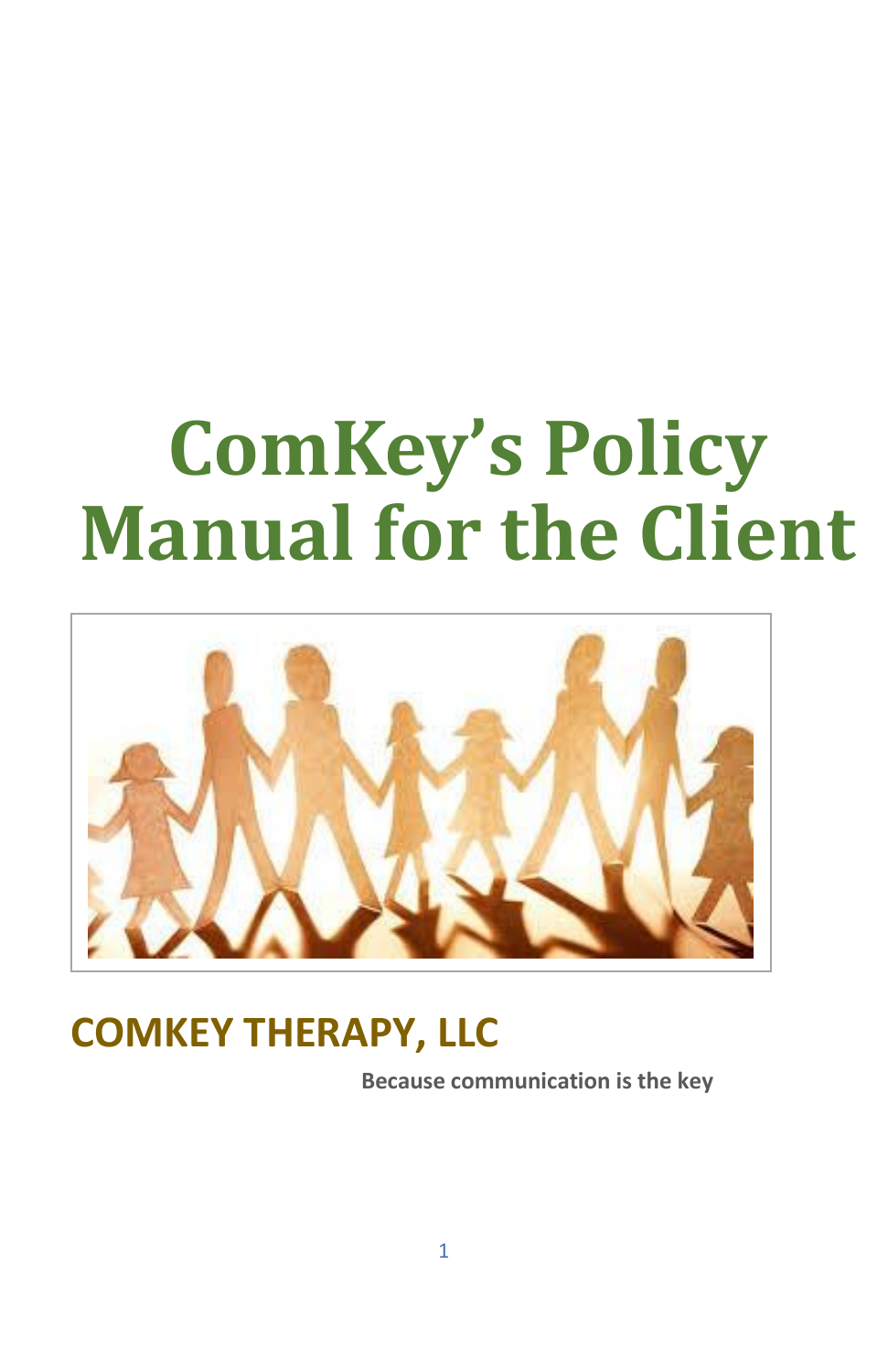# **Table of Contents**

| Speech Therapy & AAC Devices (Texas and Connecticut) |  |
|------------------------------------------------------|--|
| Behavioral Therapy (Connecticut Only)                |  |
| Occupational Therapy (Connecticut Only)              |  |
|                                                      |  |
| The Process of Moving Forward<br>$\bullet$           |  |
| Evaluation, Insurance and Payments                   |  |
| Expectations from Therapists; Re-evaluations         |  |
|                                                      |  |
|                                                      |  |
|                                                      |  |
|                                                      |  |
| $\bullet$                                            |  |
| $\bullet$                                            |  |
| 0                                                    |  |
| $\bullet$                                            |  |
| 0                                                    |  |
| D                                                    |  |
| D                                                    |  |
| D                                                    |  |
|                                                      |  |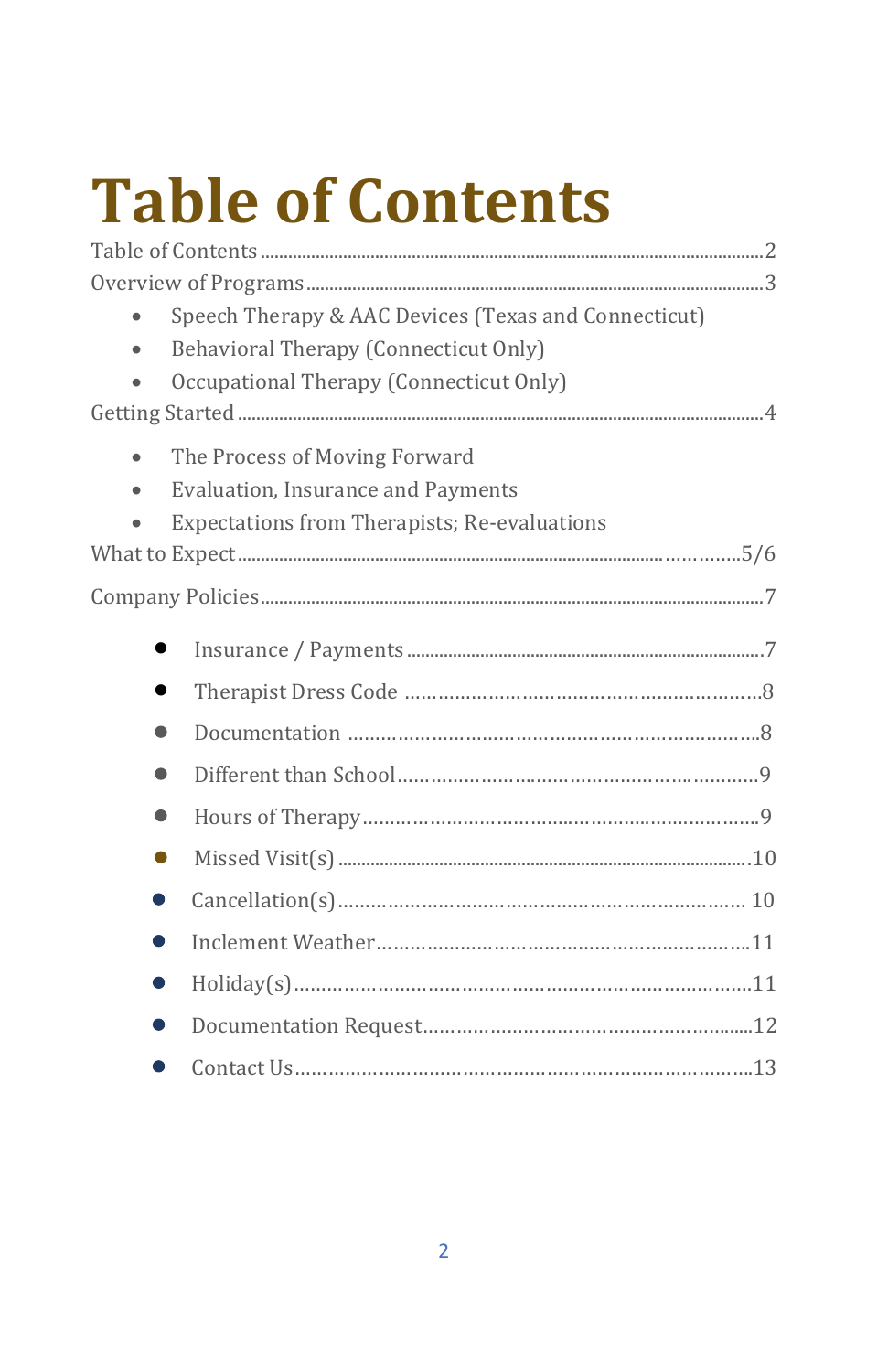## **Overview of Programs**

#### **Speech Therapy & AAC Devices (Tx & CT)**



Speech therapy is an intervention service that focuses on improving a person's speech production and the ability to understand and express language. Feeding services are also available.

#### **Behavioral Therapy (CT only)**



Behavioral therapy is an umbrella term for types of therapy that treat many disorders. This form of therapy seeks to identify and help change potentially self-destructive or unhealthy behaviors. It functions on the idea that all behaviors are learned and that unhealthy behaviors can be changed. The focus of treatment is often on current problems and how to change them.

#### **Occupational Therapy (CT only)**



Occupational therapy practitioners enable people of all ages to live life to its fullest by helping them promote health, and prevent or live better with injury, illness, or disability.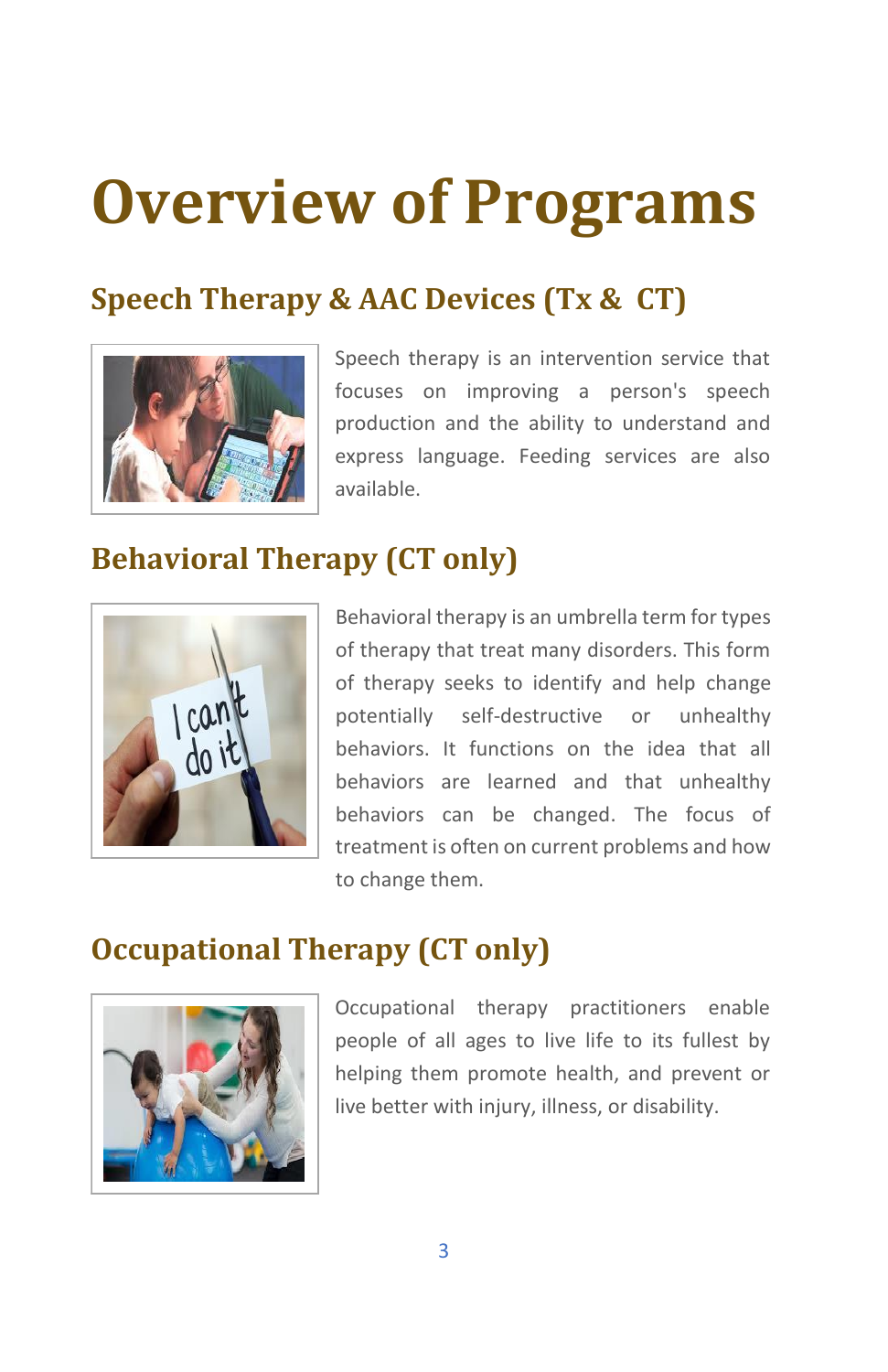## **Getting Started**

#### The Process of Moving Forward

After contacting our office staff, you will be asked to provide basic information for the clients file. Once all information is received which may include but not limited to name, address, insurance, doctor information and or referral, our office staff will schedule an evaluation with the specialist of need (may be more than one).

Wait list times can vary based on our therapist availability and the area you are located in. Some services may be available to you within two weeks, others may take up to six weeks based on the above factors.

*Some services may be available to you within two weeks, others may take up to six weeks based on the above factors.*

#### Evaluations, Insurance, and Payments

ComKey Therapy's evaluations may be conducted in the home or the office. Once the evaluation is complete our staff will send off necessary documentation to get insurance authorization or collect any copayments, if required. Once all insurance or payments have been completed, our office staff will contact you within two weeks of your evaluation to inform you of your therapist (if qualified). Often the therapist will contact the parent/guardian directly to schedule weekly sessions (if not already discussed at the time of the evaluation). Please keep in mind that our therapist have pre-set schedules with previous clients so available therapy times are limited. Format tab, click Crop.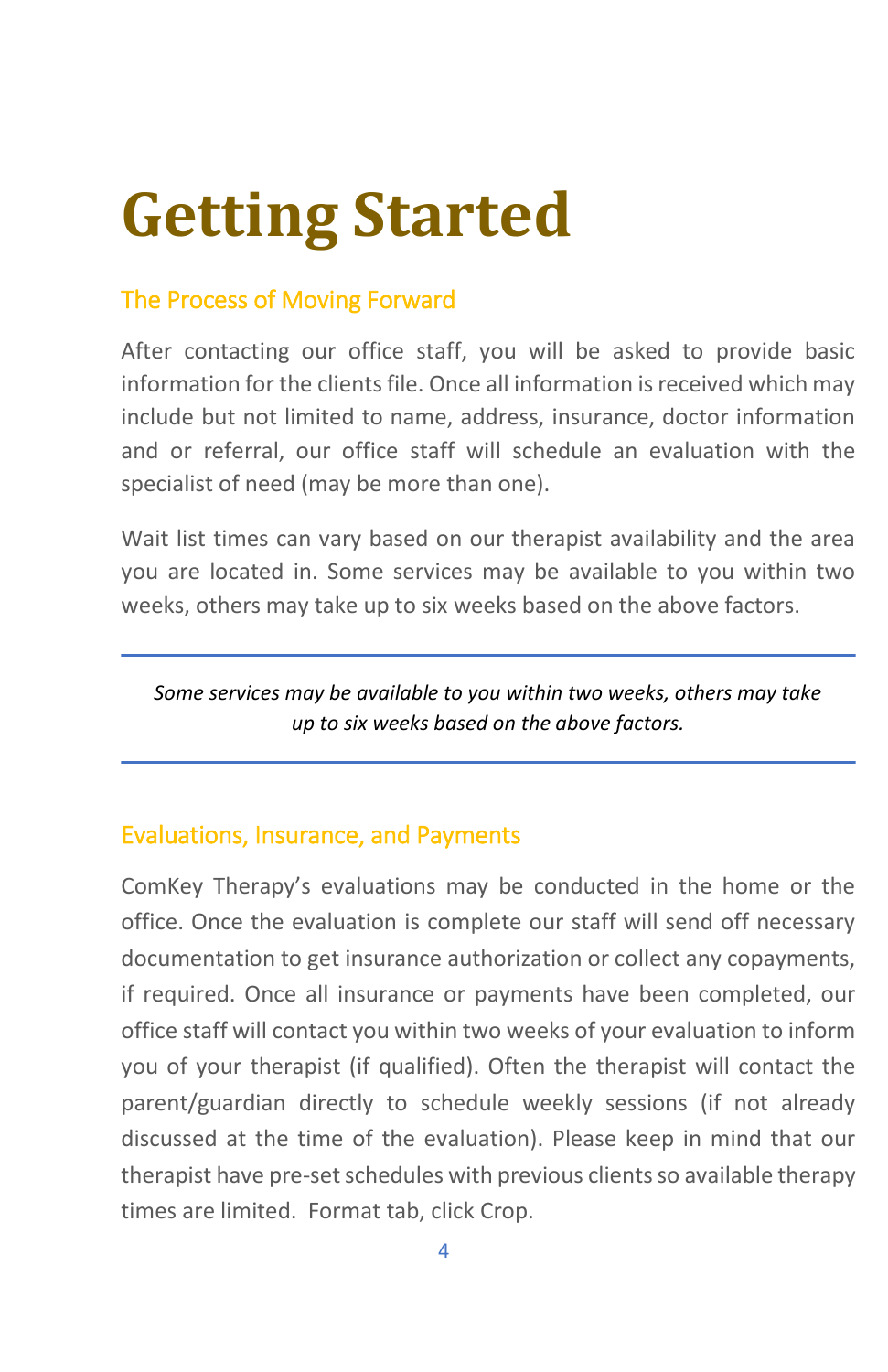### **What to Expect Expectations from Therapist; Reevaluations**

Speech, Behavioral and Occupational all have different limits to how many times a week and for how long each session will last. This will be discussed with you by our office staff. Once your therapist has been assigned and you have been notified, your therapy will begin to take place. This may happen in the home or office.

If the client is needing to be seen by many different specialties (Speech, Behavioral and/or Occupational), cotreatment is common. Meaning one or more therapist may come together to conduct therapy at a time.



*Re-Evaluation every six months to a year depending on insurance*

Depending on insurance, re-evaluations will be conducted every six months to a year. Re-evaluations will reassess where the client was when first starting therapy to present. Clients may be discharged from services at this time if the specialist feels as though the goals have been reached and the client is no longer in need of services. Others may be recommended to continue to work towards their set/new therapy goals.



Our team will do everything to ensure clients are being seen by who best fits their needs. However, please note that you may not have the same therapist for a long period of time. This may be a result of them going back to school, changing careers, promotions, quit, life changes etc. That being said we will still try our hardest to keep your therapy consistent as possible.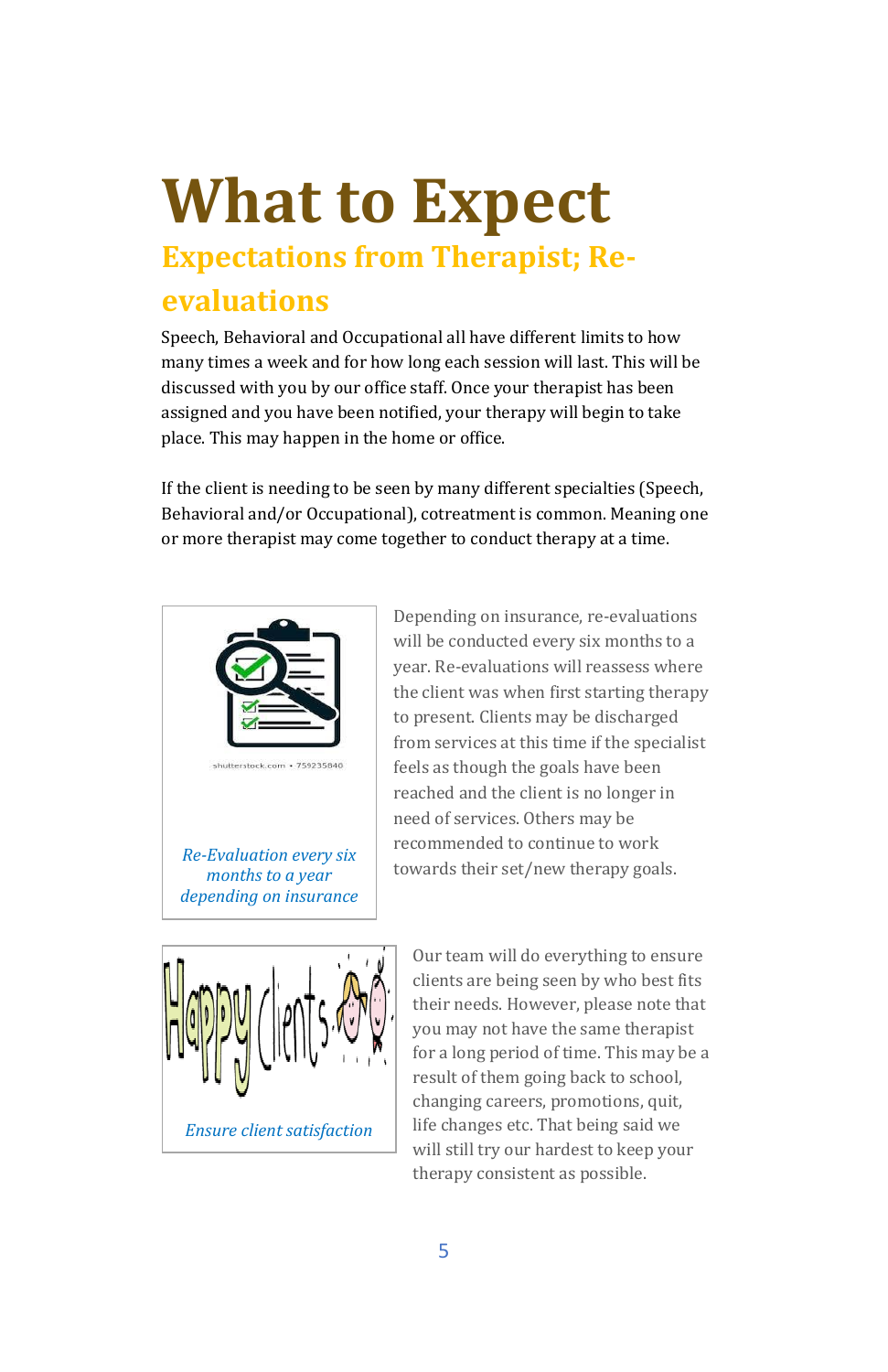## **Company Policies**

*ComKey Therapy has policies in place to make our services fair to all clients and staff. While receiving/providing services ComKey Therapy ask that all clients and staff abide by the company policies. Please see a few key policies within this packet. The following policies are intended as guidelines only and are subject to change at the sole discretion of ComKey Therapy.* 

#### **Insurance / Payment**



ComKey Therapy accepts insurance and provides those who do not have insurance with payment plans. We will collect any insurance co-payments that your

policy requires. If a payment plan is needed, at least one week in advance of payment is required at a time. There will be invoices sent out monthly as a reminder for copayments or payment plan installments. All payments can be paid by cash, credit/debit card or check.If insurance becomes in active or denies the claim(s), the parent/guardian is responsible for the outstanding balance. If our staff notices there may be a billing issue(s), ComKey will put the client on hold until the issue is resolved.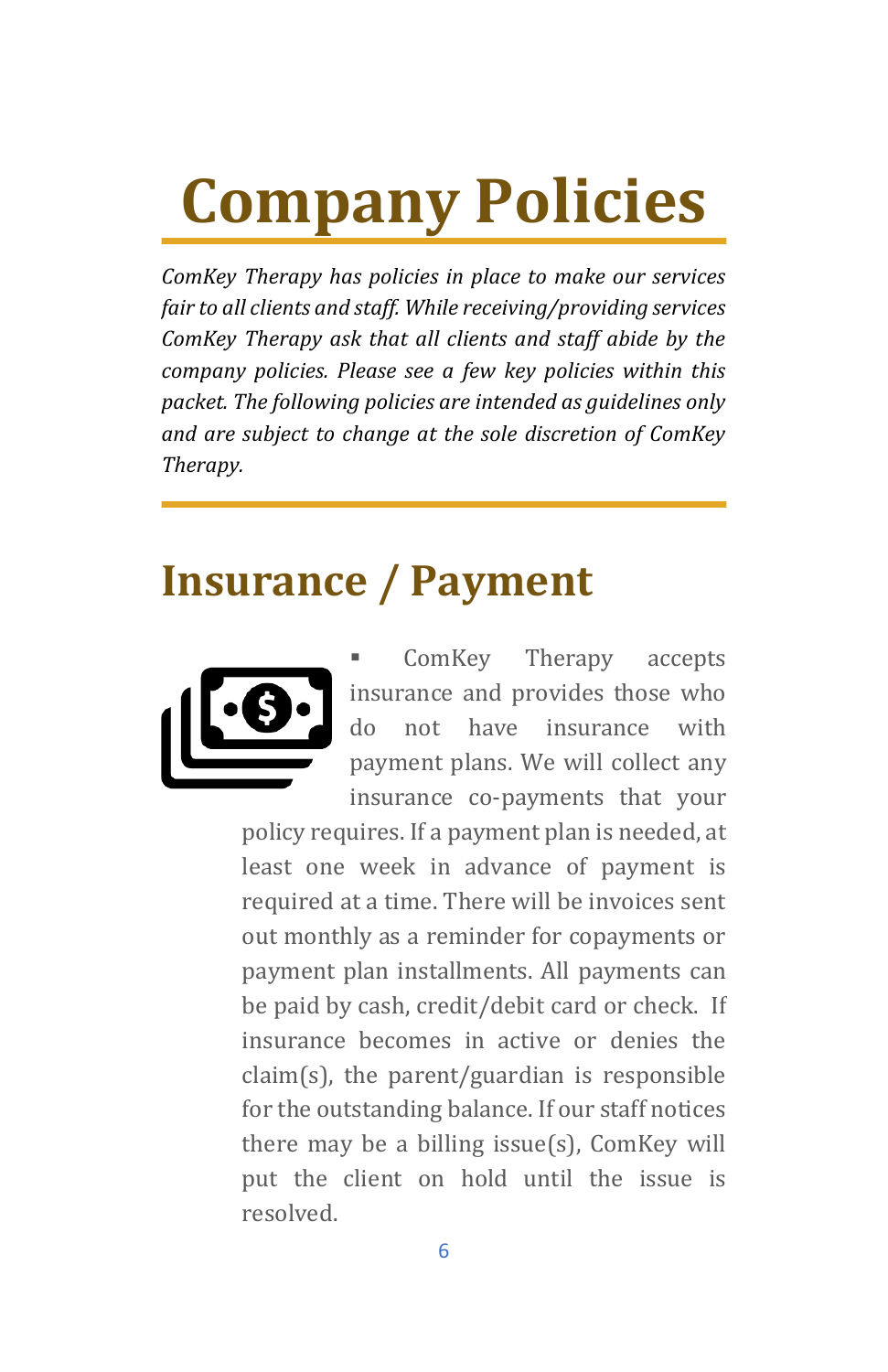### **Therapist Dress Code**

ComKey Therapy's expectations are professional and clean, we



provide services to those who are more prone to illnesses. All therapists should arrive at the client's home, Dayhab or library, etc. presented clean and dressed professionally. Therapists must wear ComKey Therapy name badges and must have a copy of their state license (if applicable) on them while performing

services.

- Tops: Company shirt, Polo, loose fitting professional shirt (no profanity, inappropriate logos, rips, tears and holes).
- Bottoms: Loose fit Jeans (No rips/holes, must go past hips), Khakis, scrubs.
- **EXECUTE:** Shoes: sneakers, boots (no opened toe shoes, sandals or heels), flats.

### **Documentation During Visits**



ComKey Therapy ask that all therapist complete / collect the following from each visit:

o Therapy Note (therapist are allowed to complete therapy note for the last 5 minutes of each visit).

o Parent / guardian signature (we ask that the parent/guardian is involved for at least 25% of the therapy session)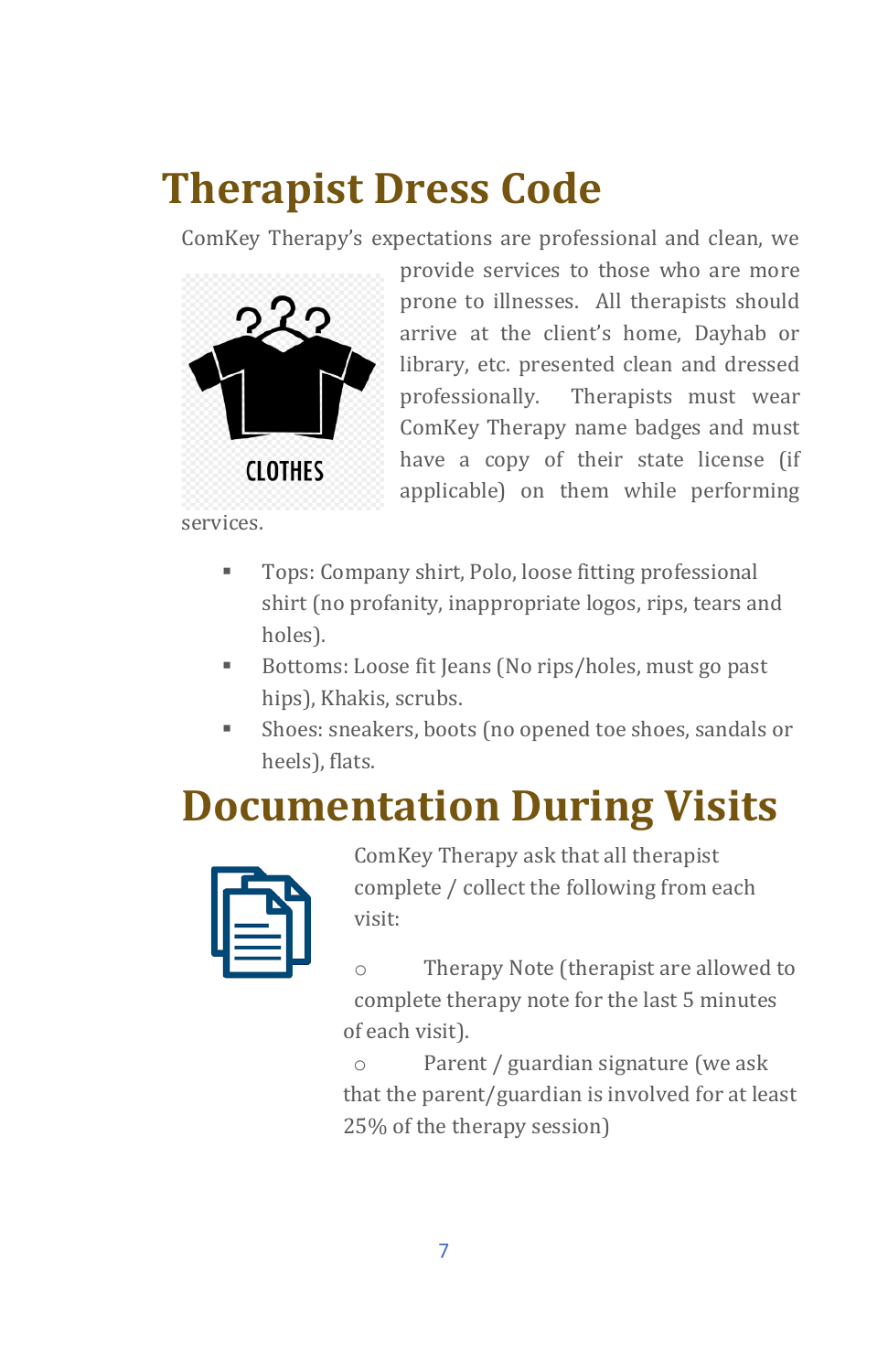### **Different for Schools**

ComKey Therapy is a medical rehabilitation treatment center. Our focus is to help assist our clients to reach their most functional developmental abilities. ComKey employees do not attend school-based meetings for we believe that parent(s) should be able to collaborate between the facilities to exhibit understanding and carry-over.



#### **Hours of Therapy**



Monday – Friday 8:00 AM – 8:00 PM

Therapy starts when the therapist arrives at the location of therapy. Being on time and prepared for our therapist is crucial to getting the full session time.

Therapist need to leave their appointment no later than 9:00 PM

Special appointments can be made Saturday and Sunday (on special circumstances and approval)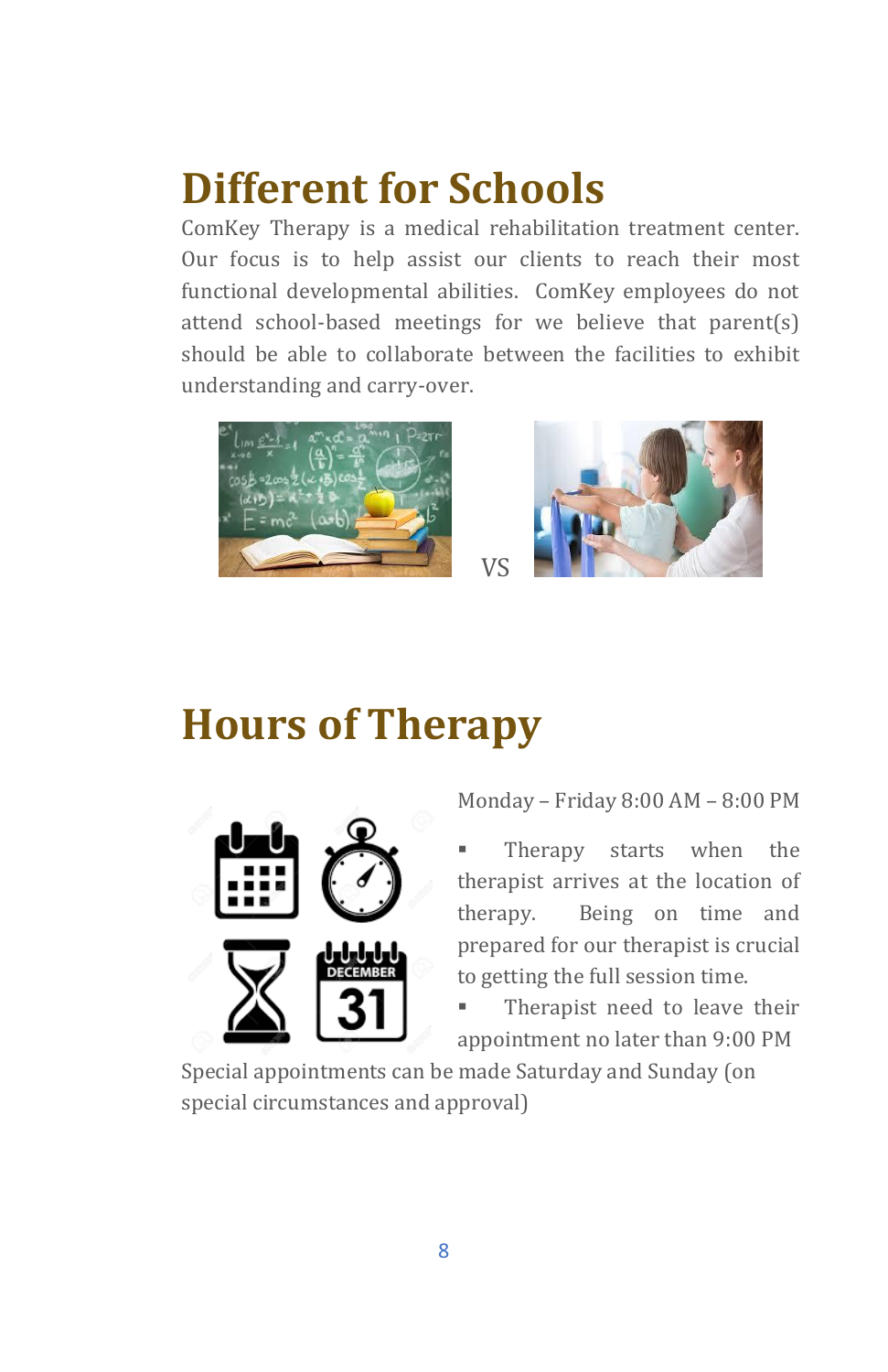### **Missed Visit(s)**



 All missed visits must be completed within 14 days of the original scheduled appointment. If the therapist is not available for makeup visit the client/therapist may call into request another therapist to make up the missed sessions.

**Cancellation(s)** If any client missed three

or more therapy sessions within a thirty-day period the client will be removed from their current therapist schedule which then they will go back into the que of available therapist. If a therapy time is not set from the parent/guardian within thirty-day period or the client cannot be contacted, the client will be discharged from ComKey Therapy. The client may be notified of this hold or discharged by phone, email or letter. If the parent/guardian does need to

cancel therapy, we ask that they notify the therapist and the office at least 2-4 hours before the scheduled time.

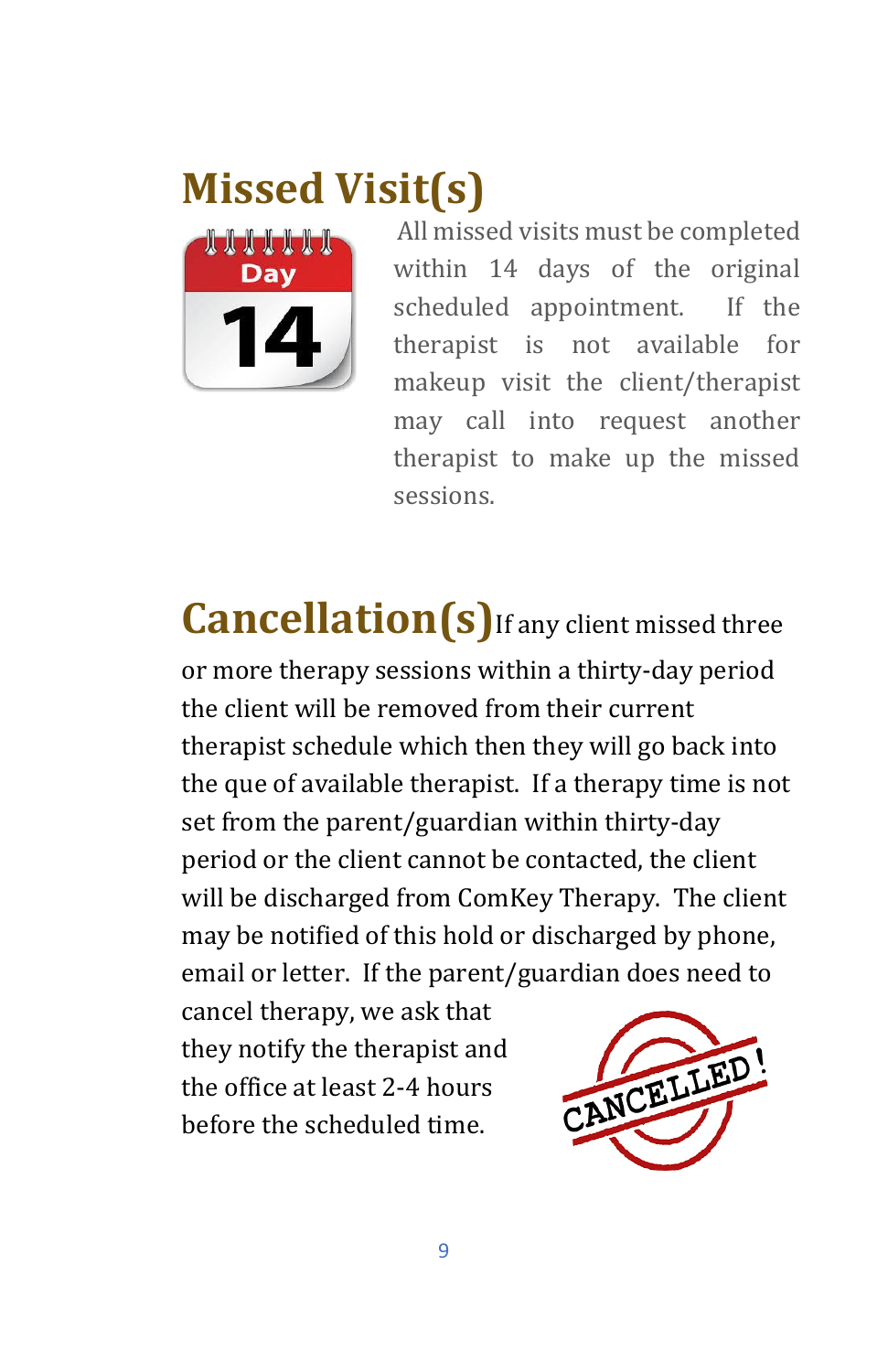#### **Inclement Weather**



In the event of dangerous weather, ComKey Therapy does not expect its employee to drive in unsafe conditions. ComKey's policy is to go by the school closing within the counties they work and live in. The employee may reschedule the visit for another day. If the weather clears early in the day, it is recommended that you go forth with your regular scheduled times. If the schools are

not closed, ComKey asks that the employee use their best judgement. All visits are still required to be made up.



Employees are not required to work on certain Federal holidays, if they choose. However, if the parent would like makeups for any of the following dates, employee must make accommodations to do so. *Company holidays* - New Years, Memorial Day,

Independence Day, Labor Day, Thanksgiving, Day after Thanksgiving (Black Friday), and the week of December 25th until January 1st (during this week all ComKey Therapy offices will be closed.)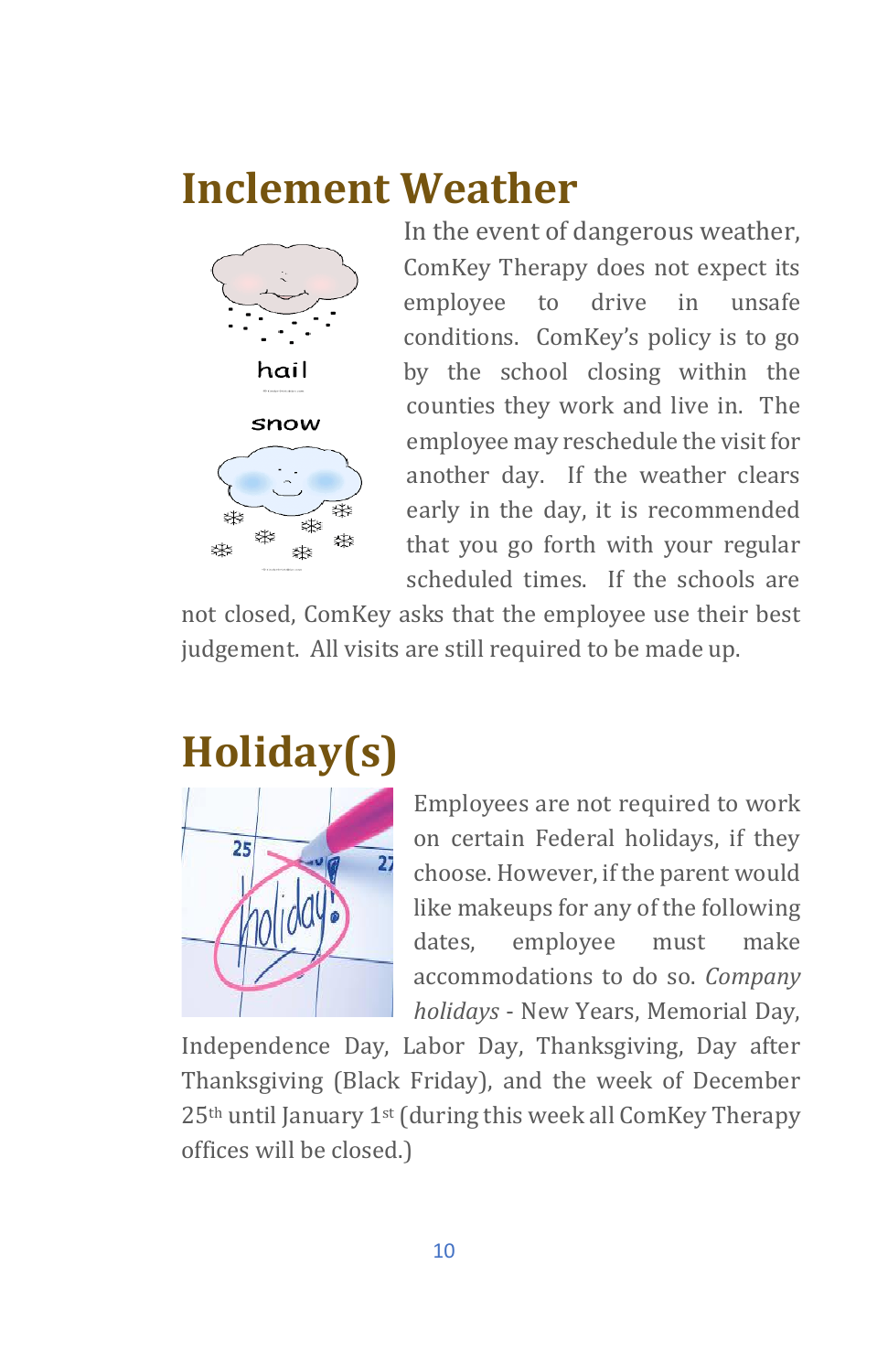#### **Documentation Request**



shutterstock.com . 1277941531



Parent/guardian may request documentation for any service ComKey Therapy provides. Therapist are not to provide any documentation to anyone except for the parent/guardian or medical providers. The parent/guardian must call or email the ComKey office staff for such request. In the case that an

educator, lawyer, etc. requesting documentation for a client, ComKey will send all request directly to the parent. ComKey Therapy has 14 business days to send requested documentation.

## **THANK YOU!!!!**

*We are very grateful to have you as a client and appreciate your flexibility and patience as our company continues to provide the best therapy and services.*

*If you ever have any questions or concerns, please do not hesitate to contact the office. We are here to assist your family needs the best we can.*